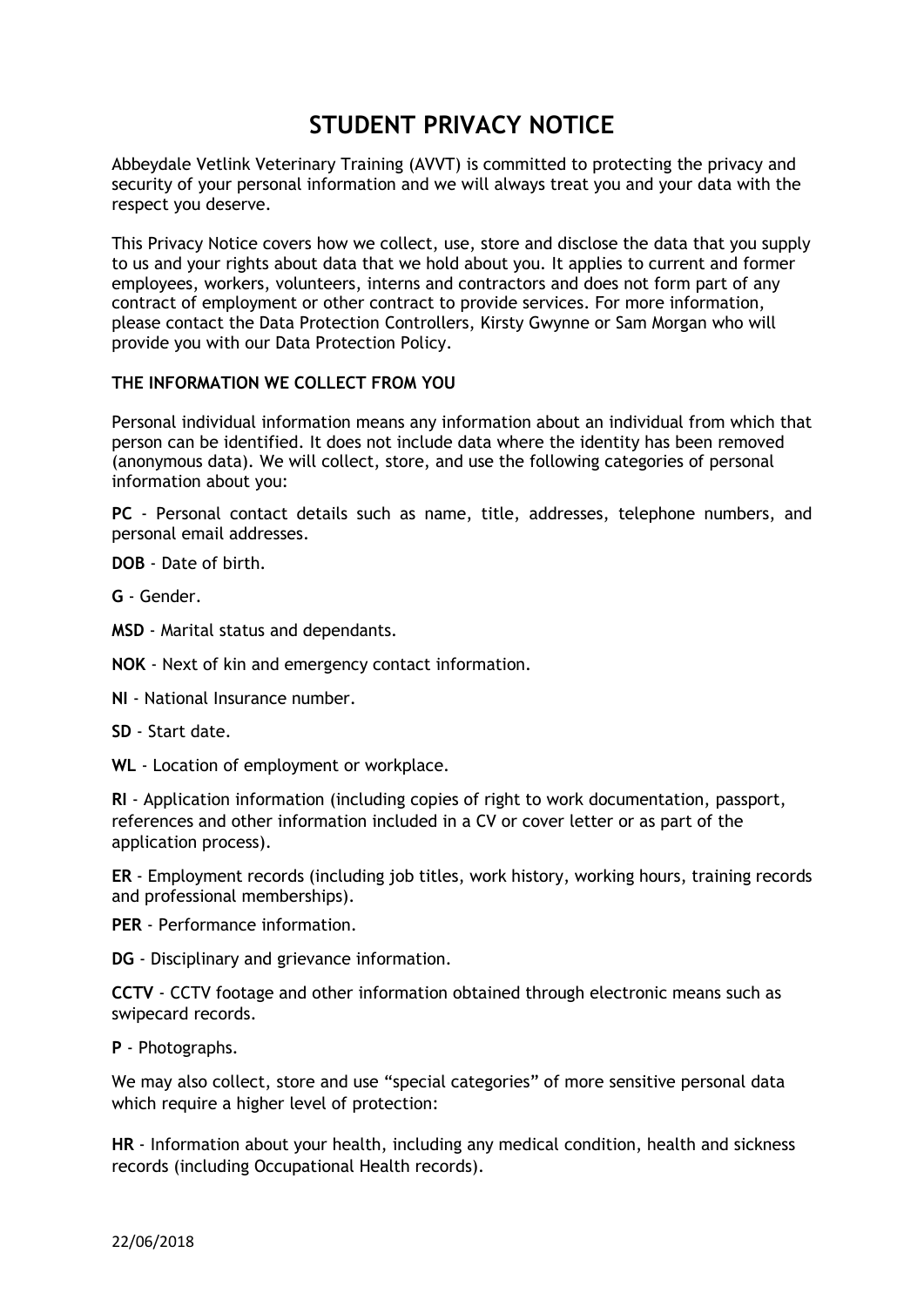**A** - Absence notes.

**ED** - Information about your race or ethnicity, religious beliefs, sexual orientation and political opinions.

**CC** - Information about criminal convictions and offences.

## **How the information is collected**

We collect personal information through the application and recruitment process, either directly from candidates or sometimes from an employment agency. We may sometimes collect additional information from third parties including former employers or other background check agencies. We may collect additional personal information in the course of job-related activities throughout the period of you working for us.

#### **When we will use your personal information**

We need all the categories of information identified above primarily to allow us to perform our contract with you[\*] and to enable us to comply with legal obligations[\*\*]. In some cases we may use your personal information to pursue legitimate interests of our own or those of third parties[\*\*\*] (provided your interests and fundamental rights do not override those interests). We will process your personal information as follows, the asterisks show the purpose for processing:

| Purpose                                                                 | Type of data                                       | Lawful basis |
|-------------------------------------------------------------------------|----------------------------------------------------|--------------|
| Making a decision about your application for<br>training.               | PC, RI, ER                                         | ***          |
| Checking you are legally entitled to train in the UK.                   | PC, DOB, NI,                                       | **           |
| Administering the contract we have entered into<br>with you.            | PC, NOK, NI, SD, WL,<br>PER, DG, ED                | *** *        |
| Business management and planning, including<br>accounting and auditing. | PC, DOB, G, NI, SD,<br>WL, PER, DG, ICS,<br>HR, ED | ***          |
| Conducting performance reviews and<br>examinations                      | PC, SD, WL, PER, DG,<br>CCTV, ED                   | *** *        |
| Assessing qualifications for a training course or<br>qualification      | PC, RI, ER, PER, DG,<br>ED                         | *** *        |
| Making decisions about your continued enrolment<br>on the course.       | PC, PER, DG, CCTV,<br><b>ED</b>                    | *** *        |
|                                                                         | PC, PER, DG, CCTV,<br>ED                           |              |
| Making arrangements for the termination of our<br>working relationship. | PC, NI, PER, DG, ED                                | *** *        |
| Education, training and development<br>requirements.                    | PC, ER, PER, DG, ED                                | *** *        |
| Dealing with legal disputes, including accidents on<br>our premises.    | PC, PER, DG, CCTV,<br>P, HR, A, ED, GI             | ***          |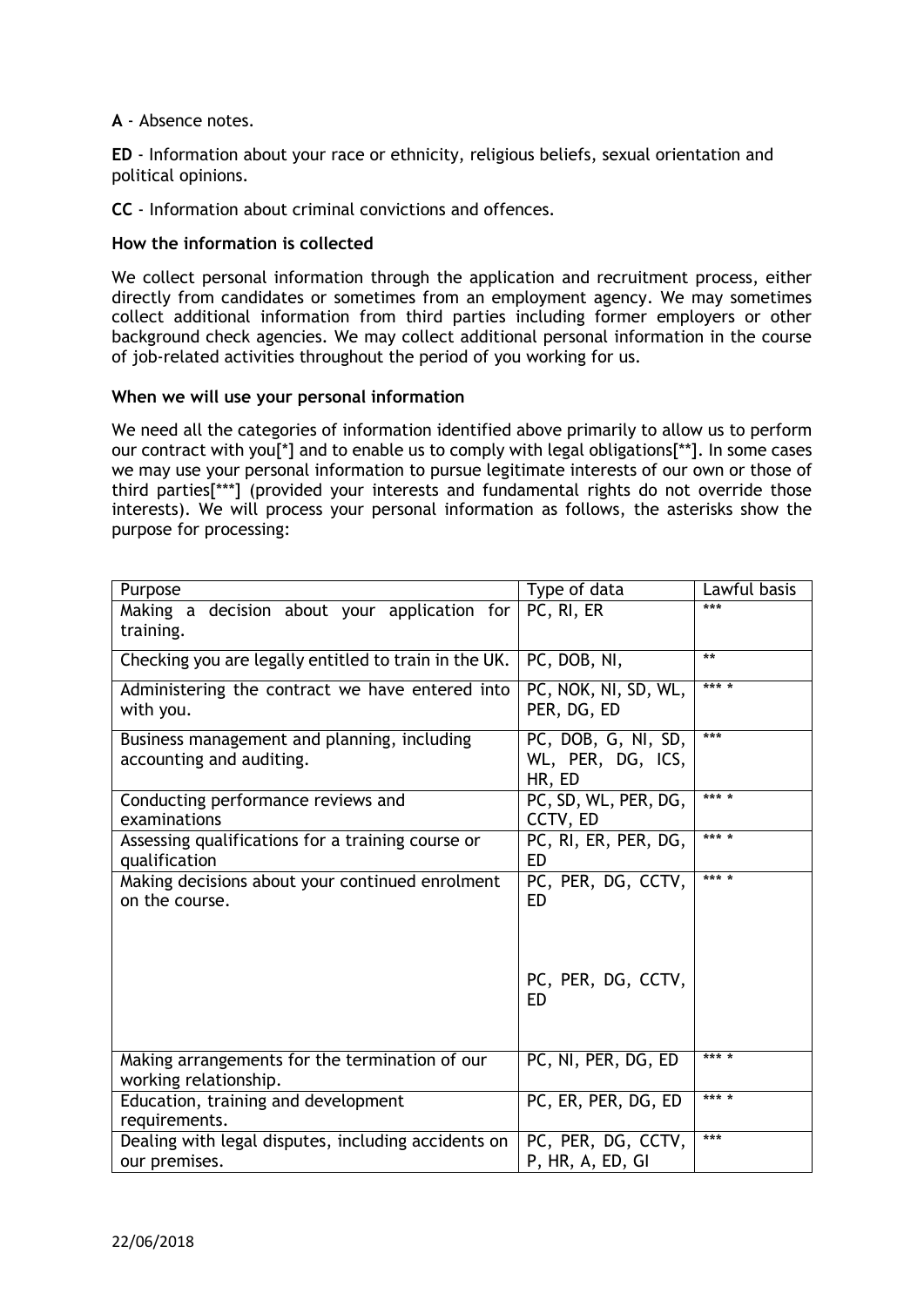| Complying with health and safety obligations.                                                                  | PC, NOK, WL, ED            | ** * |
|----------------------------------------------------------------------------------------------------------------|----------------------------|------|
| To prevent fraud.                                                                                              | PC, NI, RI, ER,            | ***  |
| To conduct data analytics studies to review and<br>better understand student retention and attrition<br>rates. | PC, DOB, G, MSD,<br>HR, ED | ***  |
| Equal opportunities monitoring.                                                                                | PC, DOB, G, MSD,<br>HR, ED | ***  |

Please refer to our Data Protection Policy which provides more detail on how we collect your data, the basis on which we hold it and how we store, use and destroy it.

# **Failure to provide information**

If you fail to provide certain information when requested, we may not be able to perform the contract we have entered into with you, or we may be prevented from complying with our legal obligations (such as to ensure health and safety).

## **SENSITIVE PERSONAL INFORMATION**

"Special categories" of particularly sensitive personal information require higher levels of protection. We may process special categories of personal information in the following circumstances:

1. In limited circumstances, with your explicit written consent.

2. Where we need to carry out our legal obligations and in line with our Data Protection Policy.

3. Where it is needed in the public interest, such as for equal opportunities monitoring, and in line with our Data Protection Policy.

4. Where it is needed to assess your work/training capacity on health grounds, subject to appropriate confidentiality safeguards.

Less commonly, we may process this type of information where it is needed in relation to legal claims or where it is needed to protect your interests (or someone else's interests) and you are not capable of giving your consent, or where you have already made the information public. We may also process such information about students or former students in the course of legitimate business activities with the appropriate safeguards.

#### **Our obligations as a training provider**

We will use your particularly sensitive personal information in the following ways:

- We will use information relating to leaves of absence, which may include sickness absence or family related leaves, to comply with employment and other laws.
- We will use information about your physical or mental health, or disability status, to ensure your health and safety and to assess your fitness to work/train, to provide appropriate adjustments, to monitor and manage sickness absence and to administer benefits.
- We will use information about your race or national or ethnic origin, religious, philosophical or moral beliefs, or your sexual life or sexual orientation, to ensure meaningful equal opportunity monitoring and reporting.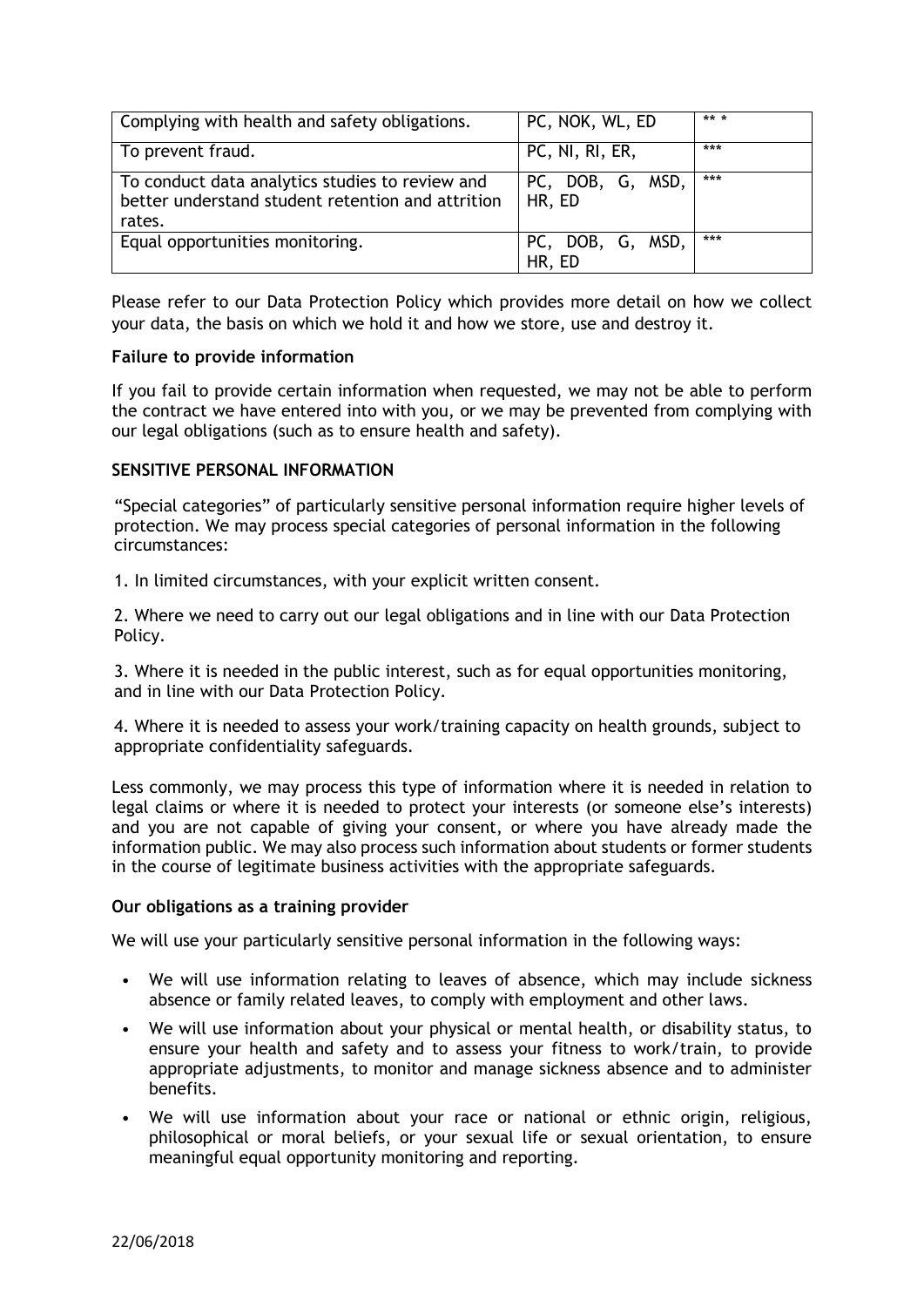## **Your duty to inform us of changes**

It is important that the personal information we hold about you is accurate and current, so please let us know if your information changes.

## **DISCLOSURE/DATA SHARING**

We may have to share your data with third parties, including third-party service providers (including contractors and designated agents); other entities in the group; in the context of a sale of the business; or with a regulator or to otherwise comply with the law; our insurers and/or professional advisers to manage risks legal disputes. The following activities are carried out by third-party service providers: Royal College of Veterinary Surgeons (RCVS), Central Qualifications (CQ) and DART training.

We do this where required by law; where it is necessary to administer the relationship with you; or where we have another legitimate interest in doing so.

We require third parties to respect the security of your data and to treat it in accordance with the law.

# **DATA RETENTION**

We must store most of your HR data for a period of at least 2 years following completion of the course or withdrawal from the course; some personal financial data will be destroyed after 1 year; Health and Safety information must be held for a minimum of 40 years.

# **YOUR RIGHTS**

# **Your rights in connection with personal information**

Under certain circumstances, by law you have the right to:

- **Request access** to your personal information (commonly known as a "data subject access request"). This enables you to receive a copy of the personal information we hold about you and to check that we are lawfully processing it. Please refer to our DSAR Procedure for more information.
- **Request correction** of the personal information that we hold about you. This enables you to have any incomplete or inaccurate information we hold about you corrected.
- **Request erasure** of your personal information. This enables you to ask us to delete or remove personal information where there is no good reason for us continuing to process it. You also have the right to ask us to delete or remove your personal information where you have exercised your right to object to processing (see below).
- **Object to processing** of your personal information where we are relying on a legitimate interest (or those of a third party) and there is something about your particular situation which makes you want to object to processing on this ground. You also have the right to object where we are processing your personal information for direct marketing purposes.
- **Request the restriction of processing** of your personal information. This enables you to ask us to suspend the processing of personal information about you, for example if you want us to establish its accuracy or the reason for processing it.
- **Request the transfer** of your personal information to another party.